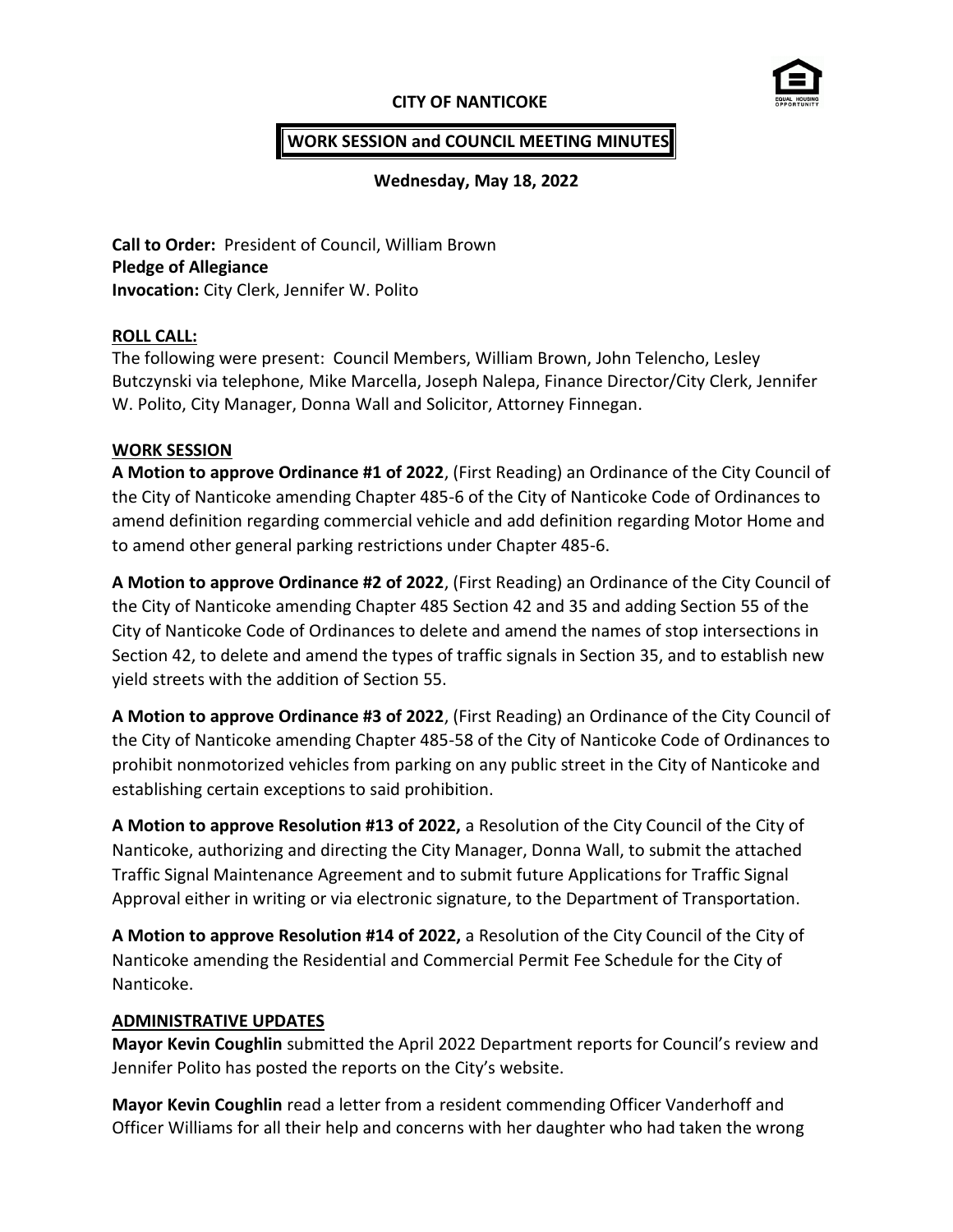path in life with drug addiction. She stated these Officers are saints and she is happy to say her daughter is back on the right track.

### **City Manager, Donna Wall, informed Council of the following:**

-The city received notification that we were awarded \$500,00 for a new DPW Garage. -Washington and South Streets paving projects will be completed this summer. -May 9-12 the Patriot park rennovations began and the wooden flower box was replaced with concrete. Donna stated it is a job well done and thanked all that were involved in this project. Donna stated this is just the beginning to the park rennovations.

**A Motion** was made by Councilmember Telencho seconded by Councilmember Nalepa to adjourn the work session.

Motion carried unanimously.

**REGULAR MEETING** Comments from the Public agenda items only. None

**Old Business None**

### **New Business**

**A Motion** to approve the **May 4, 2022** minutes was made by Councilmember Marcella seconded by Councilmember Telencho. Motion carried unanimously.

**A Motion** to approve the payment of the bills in the amount of **\$486,985.20,** (Payroll(s) \$165,619.74 and Payables \$321,365.46) was made by Councilmember Nalepa seconded by Councilmember Marcella.

Motion carried unanimously.

**A Motion to approve Ordinance #1 of 2022**, (First Reading) an Ordinance of the City Council of the City of Nanticoke amending Chapter 485-6 of the City of Nanticoke Code of Ordinances to amend definition regarding commercial vehicle and add definition regarding Motor Home and to amend other general parking restrictions under Chapter 485-6 was made by Councilmember Nalepa seconded by Councilmember Butczynski. Motion carried unanimously.

**A Motion to approve Ordinance #2 of 2022**, (First Reading) an Ordinance of the City Council of the City of Nanticoke amending Chapter 485 Section 42 and 35 and adding Section 55 of the City of Nanticoke Code of Ordinances to delete and amend the names of stop intersections in Section 42, to delete and amend the types of traffic signals in Section 35, and to establish new yield streets with the addition of Section 55 was made by Councilmember Marcella seconded by Councilmember Telencho.

Motion carried unanimously.

**A Motion to approve Ordinance #3 of 2022**, (First Reading) an Ordinance of the City Council of the City of Nanticoke amending Chapter 485-58 of the City of Nanticoke Code of Ordinances to prohibit nonmotorized vehicles from parking on any public street in the City of Nanticoke and